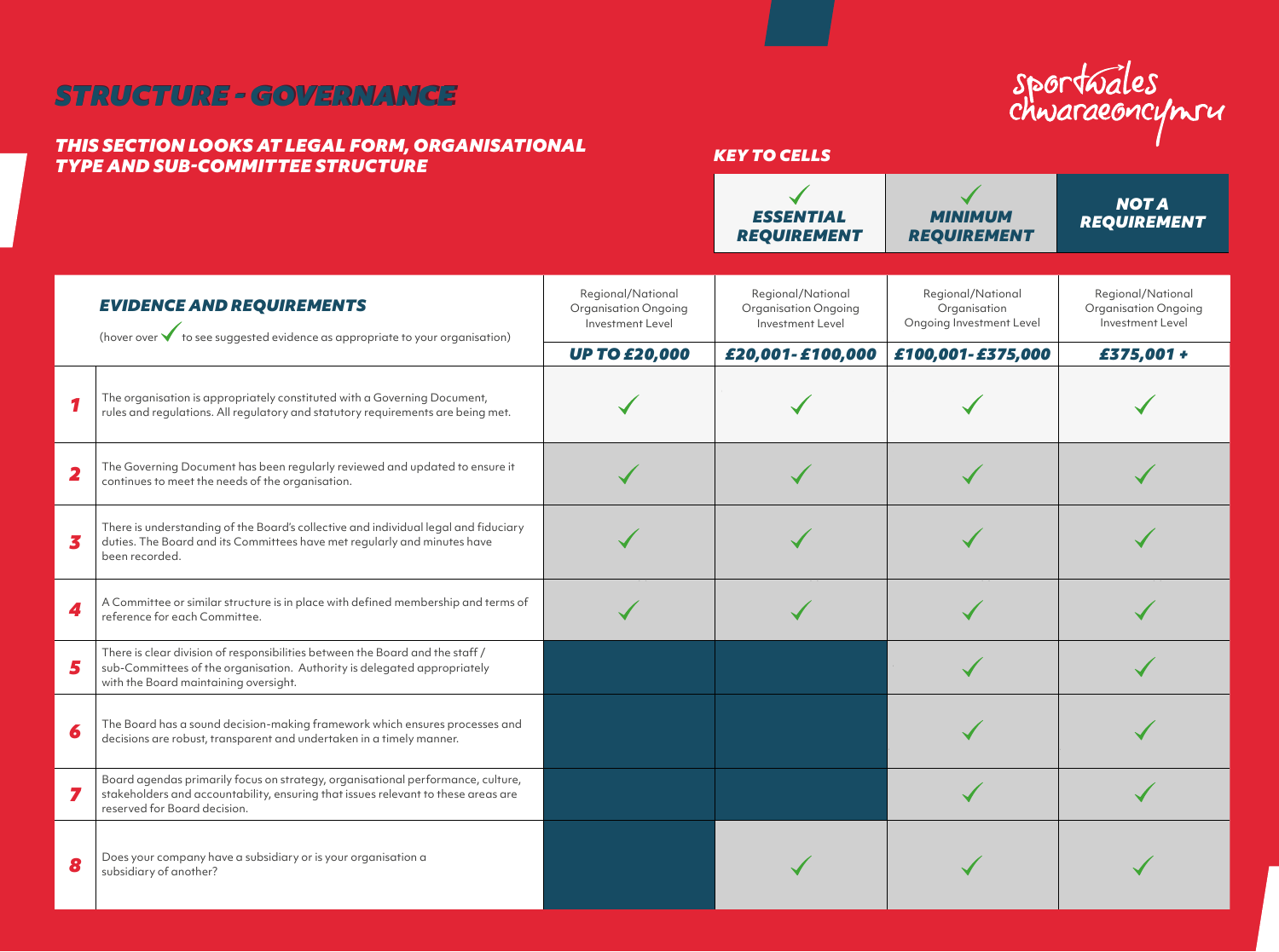# *STRUCTURE - BOARD COMPOSITION STRUCTURE - BOARD COMPOSITION*

#### *THIS SECTION LOOKS AT INDIVIDUAL BOARD MEMBERS WITHIN THE ORGANISATIONAL STRUCTURE (EXCLUDING EMPLOYEES)*

| sportwales<br>chwaraeoncynru |  |
|------------------------------|--|
|                              |  |

|                         |                                                                                                                                                                 |                                                                      | ESSENTIAL<br><b>REQUIREMENT</b>                               | MINIMUM<br><b>REQUIREMENT</b>                                 | <b>NOTA</b><br><b>REQUIREMENT</b>                                    |
|-------------------------|-----------------------------------------------------------------------------------------------------------------------------------------------------------------|----------------------------------------------------------------------|---------------------------------------------------------------|---------------------------------------------------------------|----------------------------------------------------------------------|
|                         | <b>EVIDENCE AND REQUIREMENTS</b><br>(hover over $\checkmark$ to see suggested evidence as appropriate to your organisation)                                     | Regional/National<br><b>Organisation Ongoing</b><br>Investment Level | Regional/National<br>Organisation Ongoing<br>Investment Level | Regional/National<br>Organisation<br>Ongoing Investment Level | Regional/National<br><b>Organisation Ongoing</b><br>Investment Level |
|                         |                                                                                                                                                                 | <b>UP TO £20,000</b>                                                 | £20,001-£100,000                                              | £100,001-£375,000                                             | £375,001 +                                                           |
| 1                       | The individual Board member role is clearly defined and understood.                                                                                             |                                                                      |                                                               |                                                               |                                                                      |
| $\overline{\mathbf{2}}$ | Board members are chosen on the basis of skills, knowledge, leadership, diversity<br>and integrity.                                                             |                                                                      |                                                               |                                                               |                                                                      |
| 3                       | Meets the Sport Wales Gender Parity Policy and / or has an agreed action plan<br>leading to a board achieving gender parity.                                    |                                                                      |                                                               |                                                               |                                                                      |
| 4                       | Board member election or appointment procedures are regularly reviewed so that<br>they meet the needs of the organisation and the expectations of stakeholders. |                                                                      |                                                               |                                                               |                                                                      |
| 5                       | Appointments are subject to formal, accessible and transparent procedures.                                                                                      |                                                                      |                                                               |                                                               |                                                                      |
| 6                       | All Board members have undertaken a comprehensive induction programme which<br>as a minimum outlines their role and responsibilities.                           |                                                                      |                                                               |                                                               |                                                                      |
|                         | There is a commitment to continuous improvement and a system is in place for the<br>annual evaluation of the Board and its individual members.                  |                                                                      |                                                               |                                                               |                                                                      |
| 8                       | An effective succession plan is maintained for Board members.                                                                                                   |                                                                      |                                                               |                                                               |                                                                      |

*KEY TO CELLS*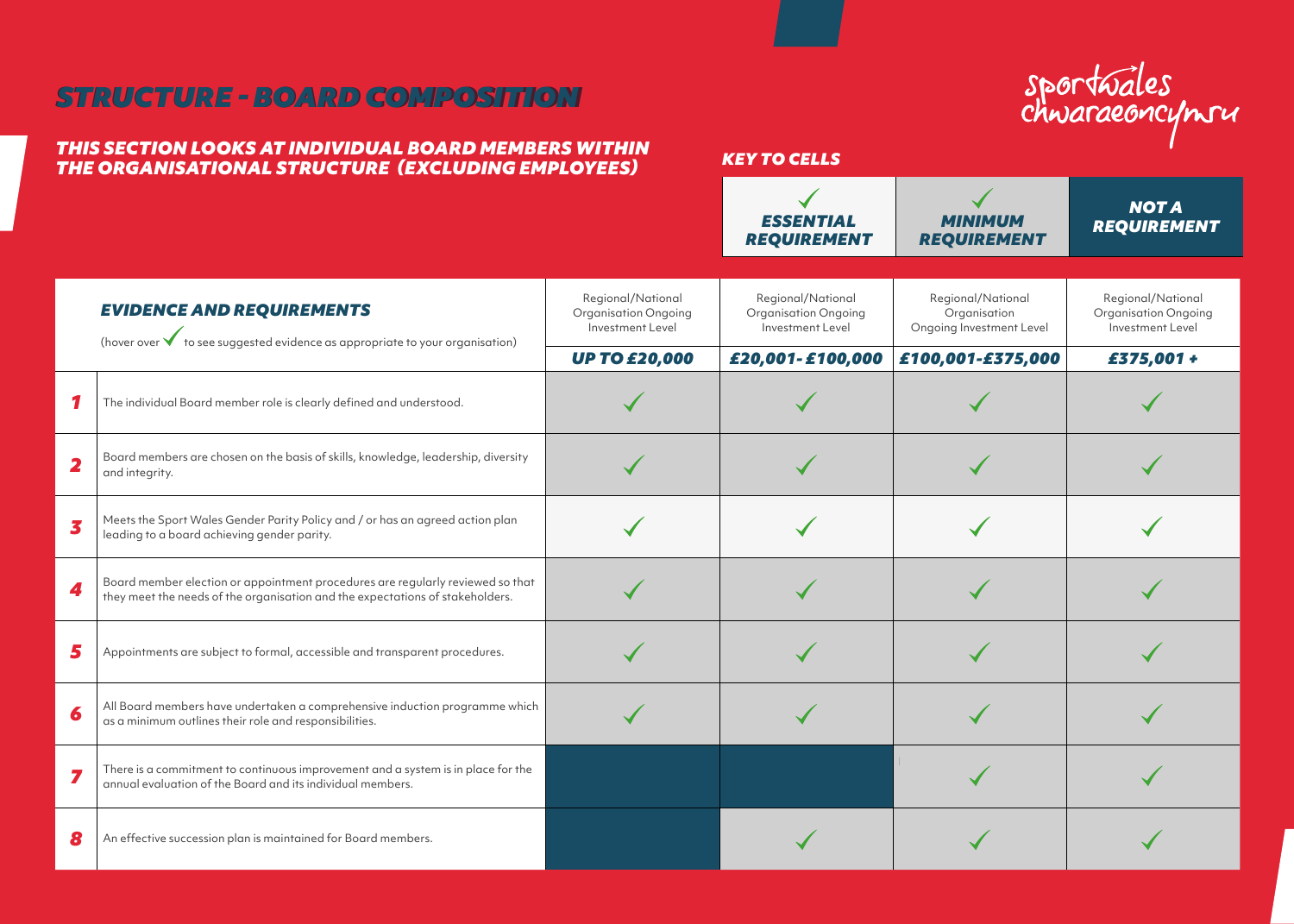# *STRATEGY STRATEGY*

#### *THIS SECTION LOOKS AT HOW THE ORGANISATION SETS AND MANAGES ITS STRATEGY*

#### *KEY TO CELLS*

sportwales<br>chwaraeoncynru

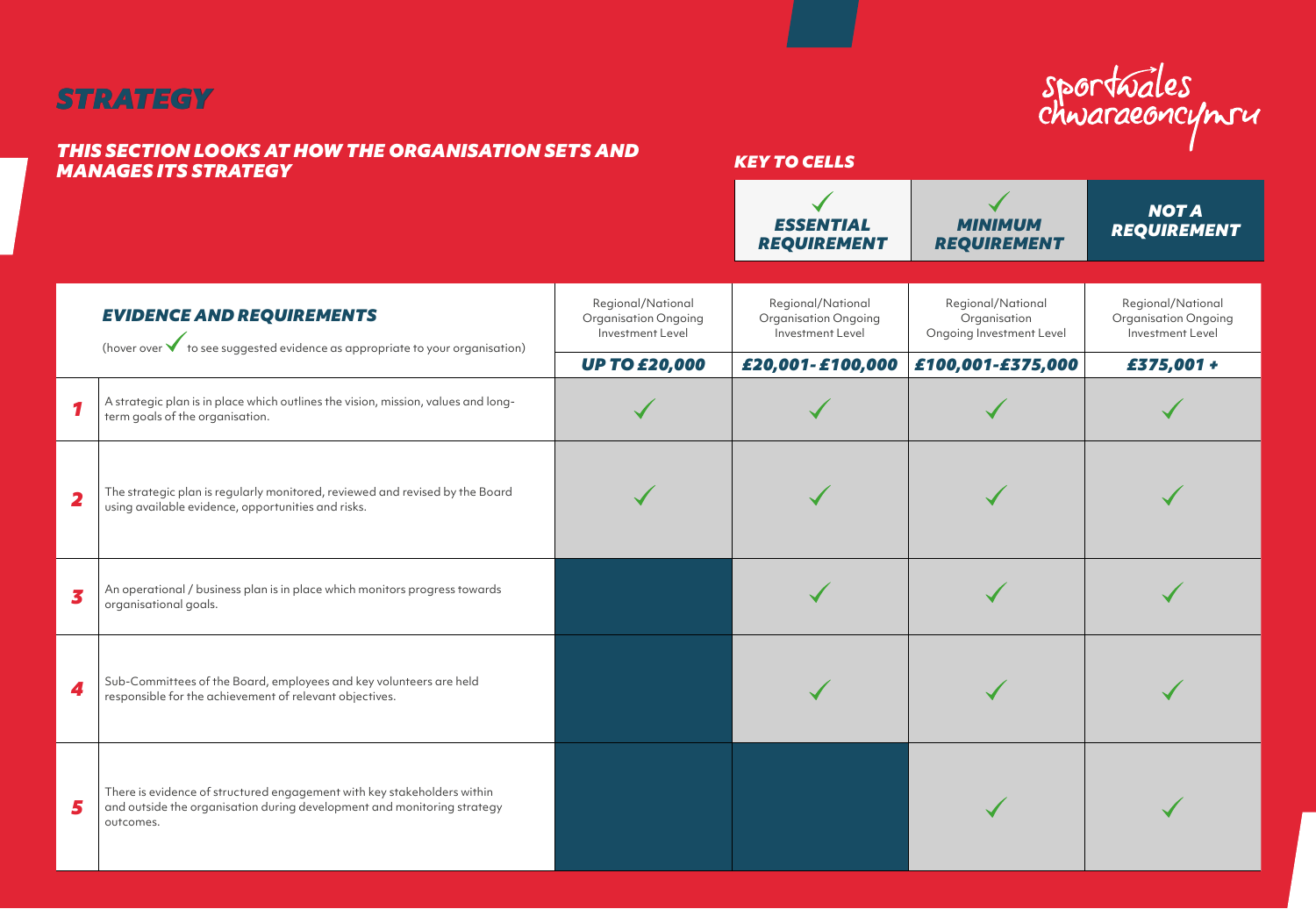| <b>PEOPLE - LEADERSHIP</b><br><b>THIS SECTION LOOKS AT LEADERSHIP</b> |                                                                                                                                                                                                                           |                                                                                       | <b>KEY TO CELLS</b>                                                               |                                                                                    | sportwales<br>chwaraeoncymru                                                       |  |
|-----------------------------------------------------------------------|---------------------------------------------------------------------------------------------------------------------------------------------------------------------------------------------------------------------------|---------------------------------------------------------------------------------------|-----------------------------------------------------------------------------------|------------------------------------------------------------------------------------|------------------------------------------------------------------------------------|--|
| OF THE ORGANISATION AND ITS IMPACT                                    |                                                                                                                                                                                                                           |                                                                                       | <b>ESSENTIAL</b><br><b>REQUIREMENT</b>                                            | <b>MINIMUM</b><br><b>REQUIREMENT</b>                                               | <b>NOTA</b><br><b>REQUIREMENT</b>                                                  |  |
|                                                                       | <b>EVIDENCE AND REQUIREMENTS</b><br>(hover over $\bigvee$ to see suggested evidence as appropriate to your organisation)                                                                                                  | Regional/National<br>Organisation Ongoing<br>Investment Level<br><b>UP TO £20,000</b> | Regional/National<br>Organisation Ongoing<br>Investment Level<br>£20,001-£100,000 | Regional/National<br>Organisation<br>Ongoing Investment Level<br>£100,001-£375,000 | Regional/National<br><b>Organisation Ongoing</b><br>Investment Level<br>£375,001 + |  |
|                                                                       | All Board members have completed declaration of interest forms.                                                                                                                                                           |                                                                                       |                                                                                   |                                                                                    |                                                                                    |  |
| 2                                                                     | Declarations of interests are included on every Board agenda and a conflict of<br>interest policy and management process is in place.                                                                                     |                                                                                       |                                                                                   |                                                                                    |                                                                                    |  |
| 3                                                                     | All Board Members act with integrity, lead by example and promote the<br>desired culture.                                                                                                                                 |                                                                                       |                                                                                   |                                                                                    |                                                                                    |  |
| 4                                                                     | The Chair demonstrates objective judgement and promotes a culture of openness<br>and debate. Board members support the Chair in instilling the appropriate values,<br>behaviours and culture in the boardroom and beyond. |                                                                                       |                                                                                   |                                                                                    |                                                                                    |  |
| 5                                                                     | The Board, senior employees and key volunteers ensure that the values are<br>embedded throughout the organisation.                                                                                                        |                                                                                       |                                                                                   |                                                                                    |                                                                                    |  |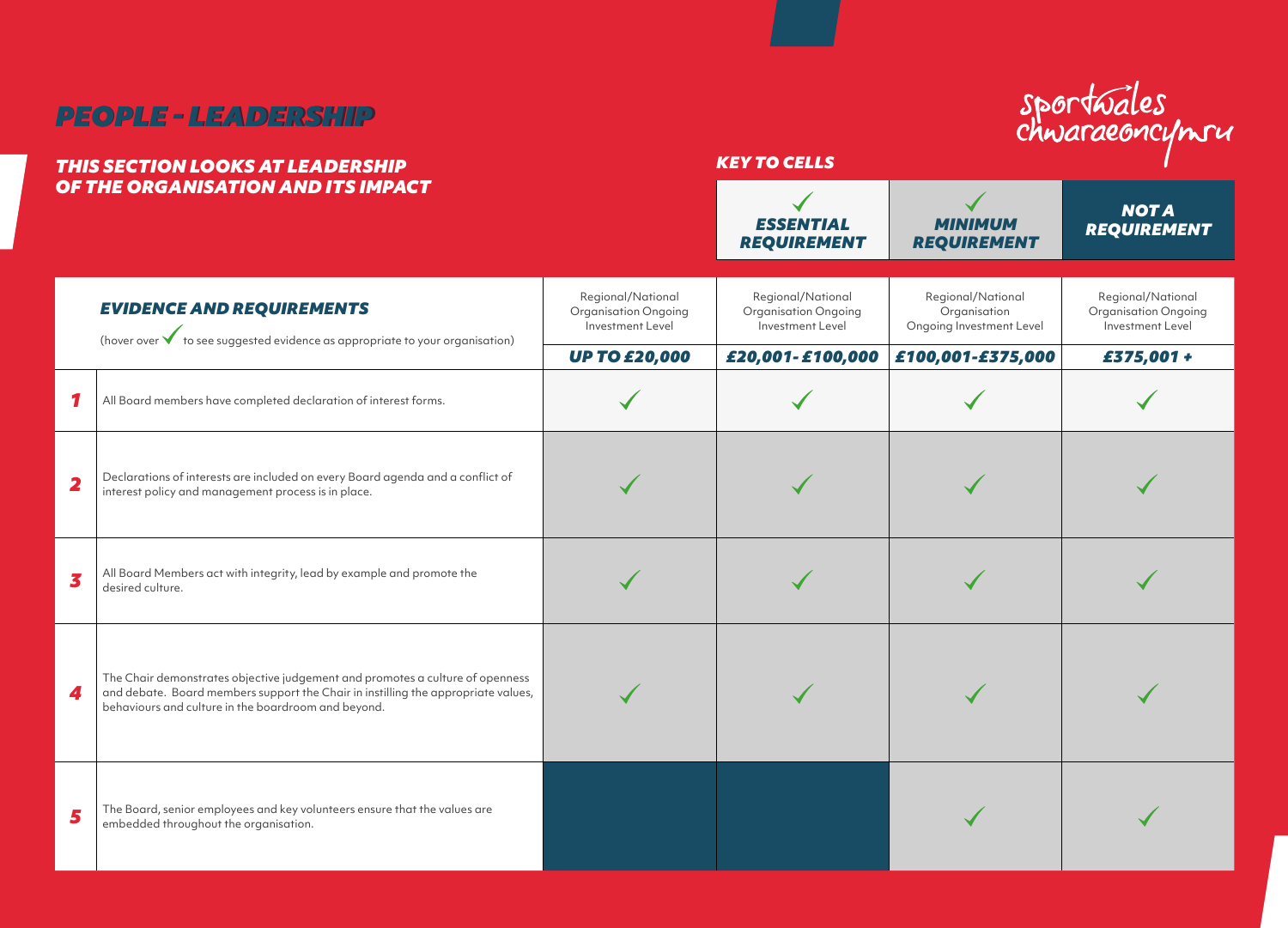# *PEOPLE - WELLBEING PEOPLE - WELLBEING*

#### *THIS SECTION LOOKS AT LEGALLY COMPLIANT EMPLOYMENT PRACTICES, KEY VOLUNTEER MANAGEMENT AND CONSIDERATION OF WELLBEING*

# *KEY TO CELLS*

 $\blacklozenge$ 

sportwales<br>chwaraeoncynru  $\blacktriangledown$ *NOT A ESSENTIAL MINIMUM REQUIREMENTREQUIREMENT REQUIREMENT*

|              | <b>EVIDENCE AND REQUIREMENTS</b><br>(hover over $\checkmark$ to see suggested evidence as appropriate to your organisation)                                                                                                                                                                                                                                                              | Regional/National<br>Organisation Ongoing<br>Investment Level<br><b>UP TO £20,000</b> | Regional/National<br>Organisation Ongoing<br>Investment Level<br>£20,001-£100,000 | Regional/National<br>Organisation<br>Ongoing Investment Level<br>£100,001-£375,000 | Regional/National<br>Organisation Ongoing<br>Investment Level<br>£375,001+ |
|--------------|------------------------------------------------------------------------------------------------------------------------------------------------------------------------------------------------------------------------------------------------------------------------------------------------------------------------------------------------------------------------------------------|---------------------------------------------------------------------------------------|-----------------------------------------------------------------------------------|------------------------------------------------------------------------------------|----------------------------------------------------------------------------|
| 1            | All employees have been provided with signed written particulars of employment                                                                                                                                                                                                                                                                                                           |                                                                                       |                                                                                   |                                                                                    |                                                                            |
| $\mathbf{2}$ | The required HR employment policies and/or procedures are<br>in place to ensure essential compliance with legislation and<br>good practice. These should include but are not limited to:-<br>Pension auto enrolment;<br>Employers Liability Insurance, to cover H&S in the workplace;<br>National Minimum wage requirements;<br>Essential Legal Requirement written Grievance Procedure. |                                                                                       |                                                                                   |                                                                                    |                                                                            |
| 3            | Employee recruitment process is in place and followed.                                                                                                                                                                                                                                                                                                                                   |                                                                                       |                                                                                   |                                                                                    |                                                                            |
| 4            | A comprehensive induction process is in place.                                                                                                                                                                                                                                                                                                                                           |                                                                                       |                                                                                   |                                                                                    |                                                                            |
| 5            | Job descriptions are in place for all employees and are regularly reviewed.                                                                                                                                                                                                                                                                                                              |                                                                                       |                                                                                   |                                                                                    |                                                                            |
| 6            | The required HR employment policies and/or procedures are in place<br>to ensure good practice. These should include but are not limited to:-<br>Disciplinary; Appeals; Bullying; Redundancy; Absence and sick leave; Working<br>time regulations; Maternity, Paternity and Parental leave; Whistleblowing.                                                                               |                                                                                       |                                                                                   |                                                                                    |                                                                            |
| 7            | An annual performance appraisal system is in place for all staff members,<br>including the CEO.                                                                                                                                                                                                                                                                                          |                                                                                       |                                                                                   |                                                                                    |                                                                            |
| 8            | There is access to HR expertise to maintain compliance with legal requirements.                                                                                                                                                                                                                                                                                                          |                                                                                       |                                                                                   |                                                                                    |                                                                            |
| 9            | Procedures in place to encourage Mental Health awareness and<br>Training and/or self development.                                                                                                                                                                                                                                                                                        |                                                                                       |                                                                                   |                                                                                    |                                                                            |
| 10           | Succession plan and an annual performance appraisal system is in place for all key<br>volunteers.                                                                                                                                                                                                                                                                                        |                                                                                       |                                                                                   |                                                                                    |                                                                            |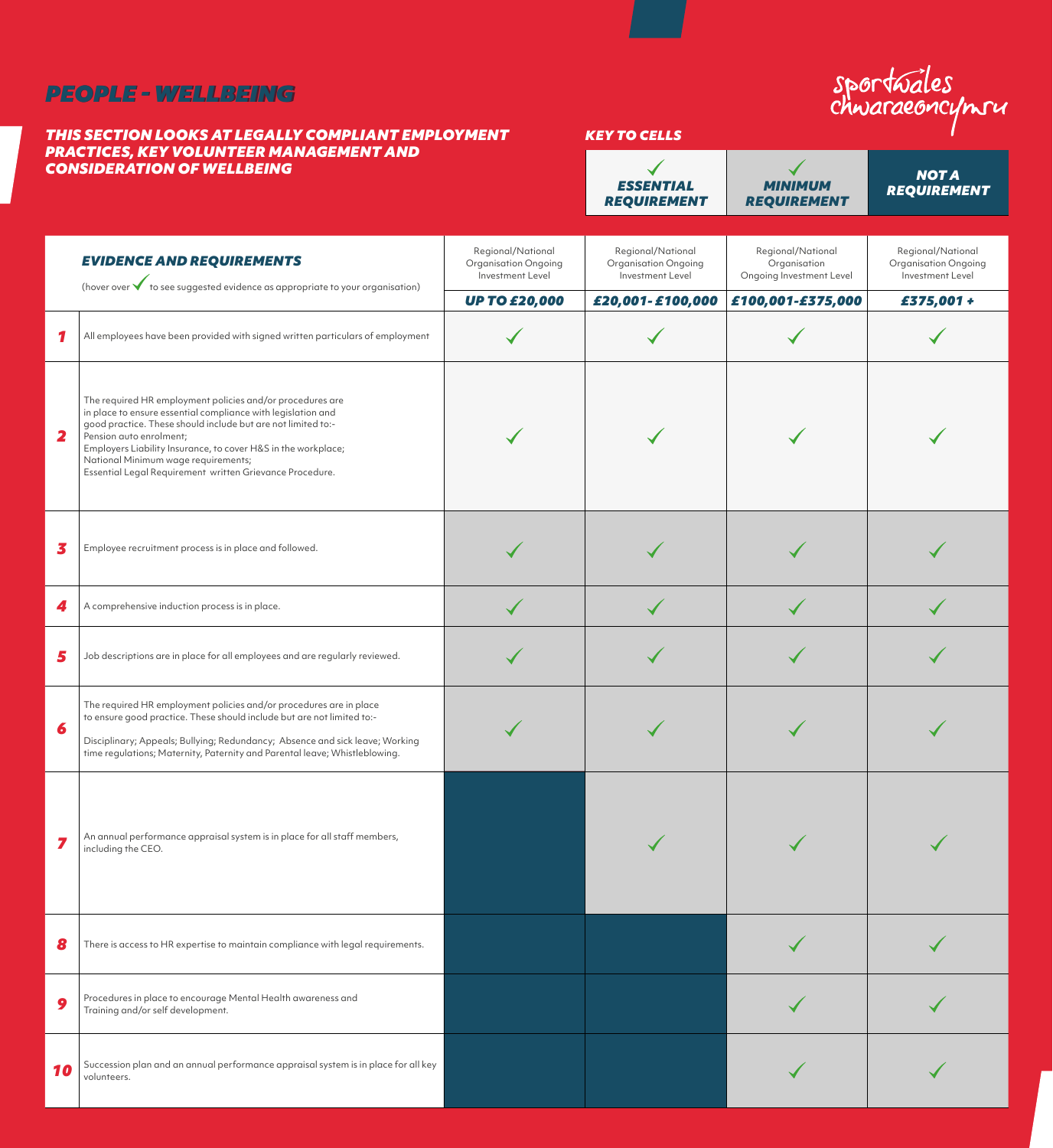# *STANDARDS, SYSTEMS AND CONTROL STANDARDS, SYSTEMS AND CONTROL*

# *THIS SECTION LOOKS AT SYSTEMS AND CONTROLS AND SPECIFIC DATA PROTECTION REQUIREMENTS KEY TO CELLS*

# sportwales<br>chwaraeoncymru

 $\overline{1}$ 

 $\mathcal{L}$ 

|   |                                                                                                                                                                                                                                                                                                                                                   |                                                               | <b>ESSENTIAL</b><br><b>REQUIREMENT</b>                        | <b>MINIMUM</b><br><b>REQUIREMENT</b>                          | <b>NOT A</b><br><b>REQUIREMENT</b>                            |
|---|---------------------------------------------------------------------------------------------------------------------------------------------------------------------------------------------------------------------------------------------------------------------------------------------------------------------------------------------------|---------------------------------------------------------------|---------------------------------------------------------------|---------------------------------------------------------------|---------------------------------------------------------------|
|   | <b>EVIDENCE AND REQUIREMENTS</b><br>(hover over $\blacklozenge$ to see suggested evidence as appropriate to your organisation)                                                                                                                                                                                                                    | Regional/National<br>Organisation Ongoing<br>Investment Level | Regional/National<br>Organisation Ongoing<br>Investment Level | Regional/National<br>Organisation<br>Ongoing Investment Level | Regional/National<br>Organisation Ongoing<br>Investment Level |
|   |                                                                                                                                                                                                                                                                                                                                                   | <b>UP TO £20,000</b>                                          | £20,001-£100,000                                              | £100,001-£375,000                                             | £375,001 +                                                    |
|   | The organisation can demonstrate it is compliant with legal, regulatory and<br>statutory obligations through its policies and processes. These include but are not<br>limited to:<br>Fraud prevention and Detection (financial and non-financial);<br>Health and Safety outside the workplace;<br>ICT, (Employment covered in People - Wellbeing) |                                                               |                                                               |                                                               |                                                               |
| 2 | The organisation can demonstrate it has policies and processes that cover:<br>Complaints;<br>Social Media;<br>Business Continuity.<br>(Financial continuity - see Finance)                                                                                                                                                                        |                                                               |                                                               |                                                               |                                                               |
| 3 | An appropriate data protection policy is in place that has been approved<br>by the Board.                                                                                                                                                                                                                                                         |                                                               |                                                               |                                                               |                                                               |
| 4 | Data Sharing or Controller/Processor Contracts in place where required.                                                                                                                                                                                                                                                                           |                                                               |                                                               |                                                               |                                                               |
| 5 | Adhering to International Federation rules and regulations if a Governing Body.                                                                                                                                                                                                                                                                   |                                                               |                                                               |                                                               |                                                               |
| 6 | All required policies are documented, approved and disseminated through<br>the organisation.                                                                                                                                                                                                                                                      |                                                               |                                                               |                                                               |                                                               |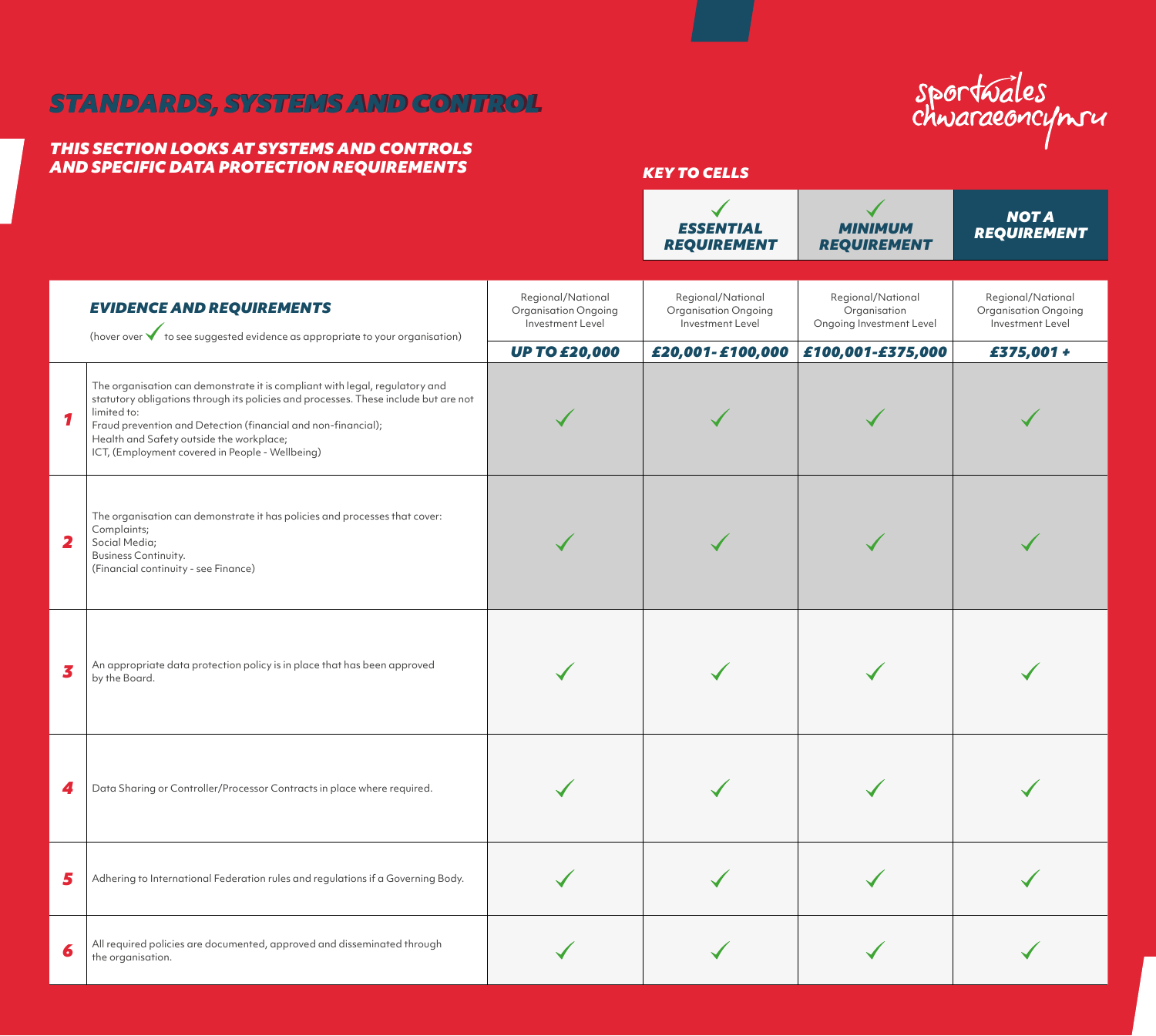

## *THIS SECTION LOOKS AT RISK IDENTIFCATION, UNDERSTANDING AND MANAGEMENT PROCESSES*

# *KEY TO CELLS*

sportwales<br>chwaraeoncymru

|                         | UNDERSTANDING AND MANAGEMENT PROCESSES                                                                                                                                                                                      |                                                                      | <b>ESSENTIAL</b><br><b>REQUIREMENT</b>                        | <b>MINIMUM</b><br><b>REQUIREMENT</b>                          | <b>NOTA</b><br><b>REQUIREMENT</b>                                    |
|-------------------------|-----------------------------------------------------------------------------------------------------------------------------------------------------------------------------------------------------------------------------|----------------------------------------------------------------------|---------------------------------------------------------------|---------------------------------------------------------------|----------------------------------------------------------------------|
|                         | <b>EVIDENCE AND REQUIREMENTS</b><br>(hover over $\checkmark$ to see suggested evidence as appropriate to your organisation)                                                                                                 | Regional/National<br><b>Organisation Ongoing</b><br>Investment Level | Regional/National<br>Organisation Ongoing<br>Investment Level | Regional/National<br>Organisation<br>Ongoing Investment Level | Regional/National<br><b>Organisation Ongoing</b><br>Investment Level |
|                         |                                                                                                                                                                                                                             | <b>UP TO £20,000</b>                                                 | £20,001-£100,000                                              | £100,001-£375,000                                             | £375,001 +                                                           |
| 1                       | The organisation has appropriate insurance arrangements to protect its activities,<br>resources and people.                                                                                                                 |                                                                      |                                                               |                                                               |                                                                      |
| $\overline{\mathbf{2}}$ | The organisation has a risk management strategy which has been approved by the<br>Board. The strategy ensures the principal risks are identified, assessed, categorised<br>and managed at the appropriate level.            |                                                                      |                                                               |                                                               |                                                                      |
| 3                       | A risk register has been produced which is regularly reviewed by the Board.                                                                                                                                                 |                                                                      |                                                               |                                                               |                                                                      |
| 4                       | The organisation has the ability to access advice on legal, financial or<br>compliance matters.                                                                                                                             |                                                                      |                                                               |                                                               |                                                                      |
| 5                       | Professional / Legal advice has been obtained on any cases commenced<br>against the organisation. The Board has been fully informed of the progress of<br>legal cases and any associated risks. Have any/all been resolved? |                                                                      |                                                               |                                                               |                                                                      |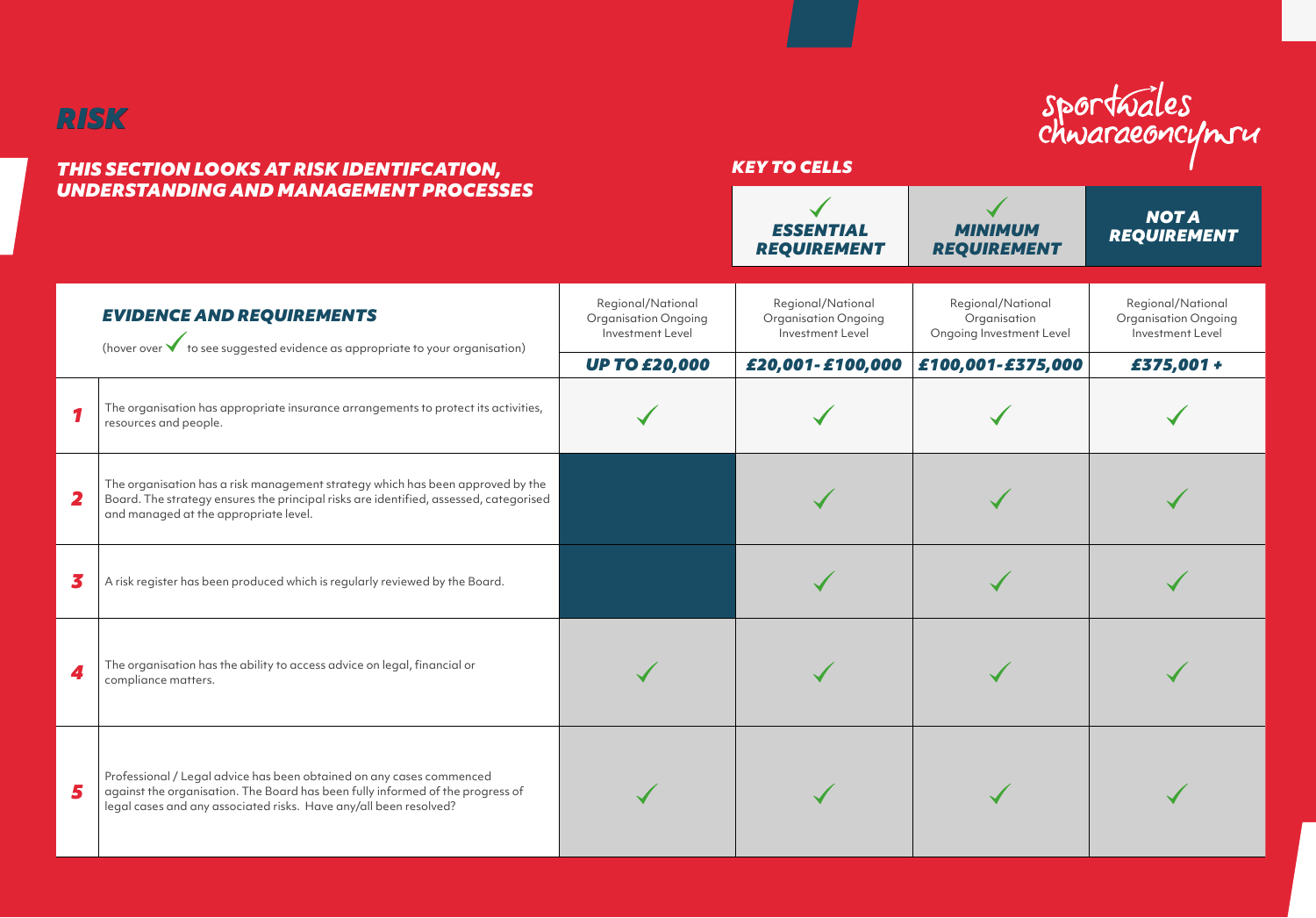# *ETHICS AND INTEGRITY ETHICS AND INTEGRITY*

*2*

*10*

#### *THIS SECTION LOOKS AT THE ETHICS POLICIES AND PROCEDURES THAT ENSURE COMPLIANCE WITH REGULATORY REQUIREMENTS, PROMOTE ETHICAL CONDUCT AND GUIDE RELATIONSHIPS WITH STAKEHOLDERS.*

| sportwales |  |
|------------|--|
|            |  |

*KEY TO CELLS*

|   | ELATIONSHIPS WITH STAKEHOLDERS.                                                                                                                                                              |                                                               | <b>ESSENTIAL</b><br><b>REQUIREMENT</b>                        | MINIMUM<br><b>REQUIREMENT</b>                                 | <b>NOTA</b><br><b>REQUIREMENT</b>                             |
|---|----------------------------------------------------------------------------------------------------------------------------------------------------------------------------------------------|---------------------------------------------------------------|---------------------------------------------------------------|---------------------------------------------------------------|---------------------------------------------------------------|
|   | <b>EVIDENCE AND REQUIREMENTS</b><br>(hover over $\checkmark$ to see suggested evidence as appropriate to your organisation)                                                                  | Regional/National<br>Organisation Ongoing<br>Investment Level | Regional/National<br>Organisation Ongoing<br>Investment Level | Regional/National<br>Organisation<br>Ongoing Investment Level | Regional/National<br>Organisation Ongoing<br>Investment Level |
|   |                                                                                                                                                                                              | <b>UP TO £20,000</b>                                          | £20,001-£100,000                                              | £100,001-£375,000                                             | £375,001 +                                                    |
| 1 | A Safeguarding Policy is in place and supported by a public commitment.                                                                                                                      |                                                               |                                                               |                                                               |                                                               |
| 2 | Safeguarding Children and Adults At Risk policies that are documented,<br>approved and disseminated through the organisation. They should be<br>supported by a public commitment.            |                                                               |                                                               |                                                               |                                                               |
| 3 | An Equality Policy is in place and supported by a public commitment.                                                                                                                         |                                                               |                                                               |                                                               |                                                               |
|   | Equality and Diversity policy and procedures which meet legal requirements.                                                                                                                  |                                                               |                                                               |                                                               |                                                               |
| 5 | Acceptance of and suitable compliance with the UK National Anti-Doping Policy.                                                                                                               |                                                               |                                                               |                                                               |                                                               |
| 6 | A Members Code of Conduct has been agreed and signed up to widely.                                                                                                                           |                                                               |                                                               |                                                               |                                                               |
| 7 | Anti-Bribery Policy Statement is in place and the potential impact is understood.                                                                                                            |                                                               |                                                               |                                                               |                                                               |
| 8 | Whistleblowing options for volunteers. (Employees within People -Wellbeing)                                                                                                                  |                                                               |                                                               |                                                               |                                                               |
| 9 | Understanding of Illegal Gambling and Betting impact.                                                                                                                                        |                                                               |                                                               |                                                               |                                                               |
| 0 | There is a system / process of engaging with your staff, members, athletes,<br>customers and general public and capturing their feedback on the culture of the<br>organisation / programmes. |                                                               |                                                               |                                                               |                                                               |